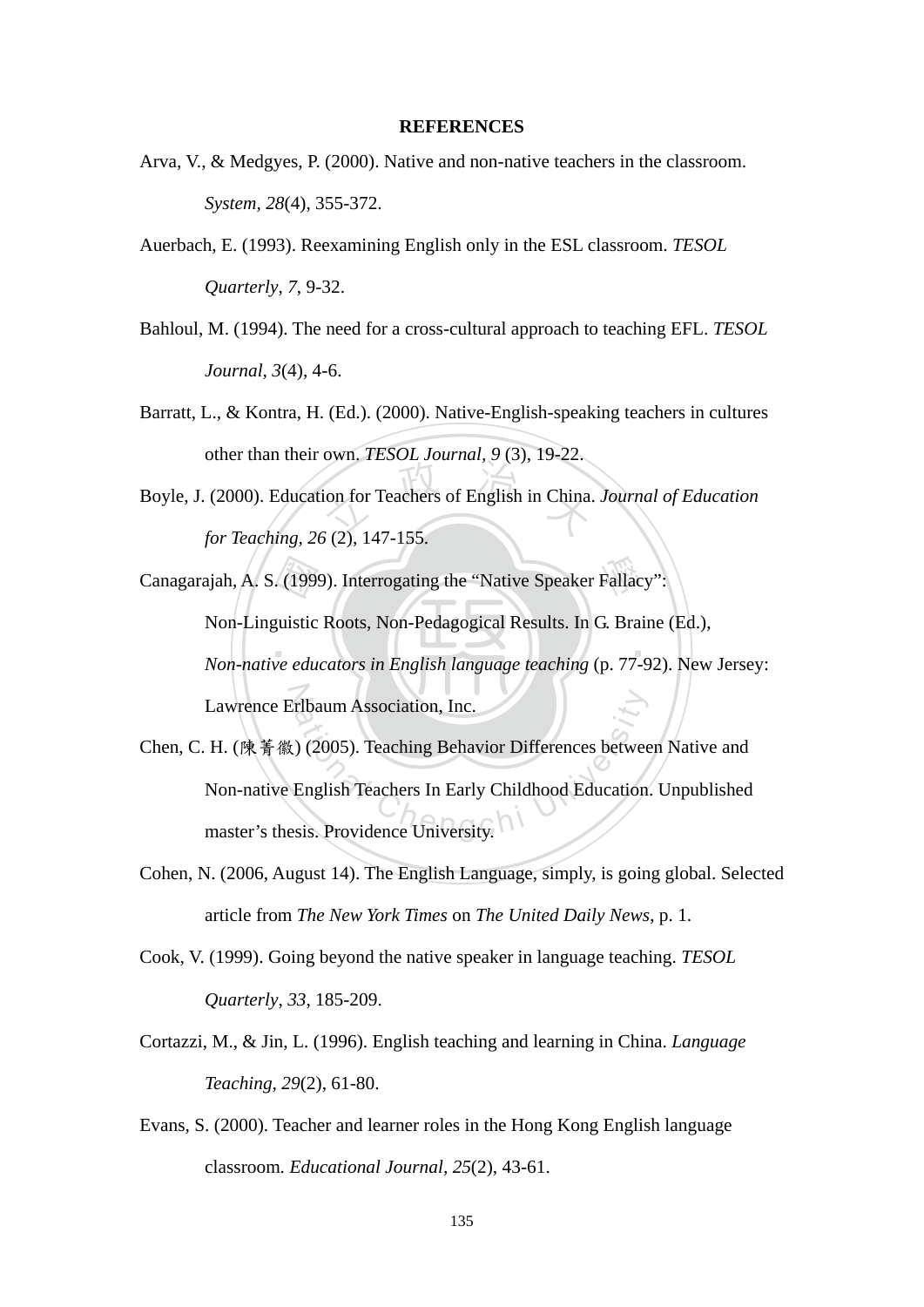- Han, S-A. (2005). Good teachers know where to scratch when learners feel itchy: Korean learners' views of native-speaking teachers of English. *Australian Journal of Education, 49* (2), 197-123.
- Jeon, M., & Lee, J. (2006). Hiring native-speaking English teachers in East Asian countries. *English Today*, *22* (4), 53-58.
- Jeong, Y-K. (2004). 'A chapter of English teaching in Korea.' *In English Today* 78, 20(2), 40-46.
- JET Website. *About the JET programme*. Retrieved July 4, 2006, from
- presented at the  $2<sup>nd</sup>$  International Conference on Language Teacher Education,<br>Minneapolis, MN. (ERIC Reproduction Service No. ED 478 746) http://www.mofa.go.jp/j\_info/visit/jet/online.html<br>.., & Lee, C. (2001). A tandem of native and non-nation Minneapolis, MN. (ERIC Reproduction Service No. ED 478 746) Kachi, R., & Lee, C. (2001). *A tandem of native and non-native teachers: Voices from Japanese and American teachers in the EFL classroom in Japan.* Paper
- N Kawamura, Y., & Sloss, C. (1992). Japanese English Teachers and the JET program: A survey report. *The English Teacher, 16* (11), 41-45.
- rt. *The English Teacher*, 16 (11), 41-45.<br>
Franslating globalization and democratization in<br>
reform in Hong Kong and Taiwan.' In *Internati* Law, W-W. (2004) 'Translating globalization and democratization into local policy: Educational reform in Hong Kong and Taiwan.' In *International Review of Education* 20 (5-6), 497-524.

Lortie, D. (1975). *Schoolteacher*. Chicago: University of Chicago Press.

- Maley, A. (1986). XANADU—"A miracle of rare device": the teaching of English in China. In J. M. Valdes (Ed.), *Culture Bound—Bridging the cultural gap in language teaching* (p.102-111). New York: Cambridge University Press.
- Matsumoto, M. (2000). English Education in Saitama Prefecture. Retrieved September 12, 2007, from http://www.ne.jp/asahi/english/myweb
- Maum, R. (2003). A comparison of native- and nonnative-English-speaking teachers' beliefs about teaching English as a second language to adult English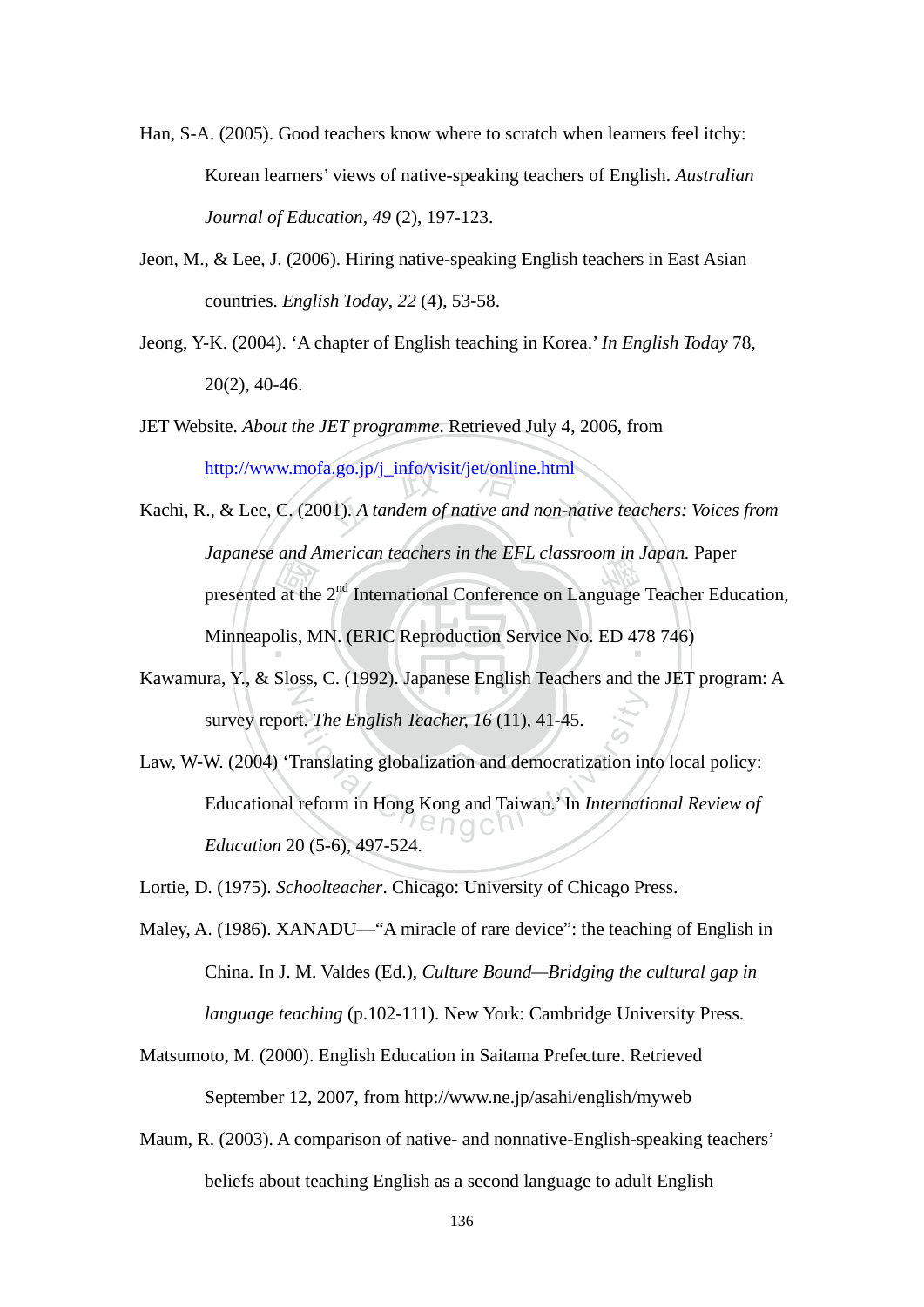language learners. Unpublished doctoral dissertation, University of Louisville, Louisville, KY.

McArthur, T. (2005). 'Teaching and using English in Hong Kong, China and the world.' In *English Today* 84, 21(4), 61-64

Medgyes, P. (1994). *The Non-native teachers.* London: MacMillan.

- Nunan, D. (1992). *Research methods in language learning.* NY: Cambridge University Press.
- $\overrightarrow{T}$ : the native speaker's burden?  $ELT$ Pang, T. T. (2003). 'Hong Kong English: A stillborn variety?' In *English Today* 74, 19(2), 12-18
- Phillipson, R. (1992). ELT: the native speaker's burden? *ELT Journal, 46*(1), 12-18.
- Power, C. (2005, March 7). Not the Queen's English. *Newsweek, 10*, 41-45.
- Power, C. (2005, March 7). Not the Queen's English: *Newsweek*, 10, 41-45.<br>Qiang, N., & M. Wolff. (2003a) 'China EFL: An industry run amuck?' In *Progress in*<br>*Education*, 12, Nova Science Publishers Inc. Retrieved August Education, 12, Nova Science Publishers Inc. Retrieved August 19, 2007,  $\overline{Z}$ from http://teflchina.org/jobs/intro/Niu\_and\_Woff.htm
- 1990). The Chinglish syndrome: Do recent<br>
e language policy of China?' In English Today 7<br>
1990). Displacing the 'native speaker': Expertis Qiang, N., & M. Wolff. (2003b) "The Chinglish syndrome: Do recent developmens endanger the language policy of China?' In *English Today* 76, 19 (4), 30-35.
- Rampton, M. B. H. (1990). Displacing the 'native speaker': Expertise, affiliation, and inheritance. *ELT Journal, 44*, 97-110.
- Richards, J. C., & Lockhart, C. (1996). *Reflective Teaching in Second Language Classrooms*. New York: Cambridge University Press.

Ross, H. A. (1993). *China Learns English*. New Haven: Yale University Press.

- Scully, E. (2001). Working as a Foreign English Teacher in Rural Japan: JET Instructors in Shimane Prefecture. Shimane University, Japan. (ERIC Document Reproduction Service No. ED 452725)
- Shi, B. C. (施泊琹) (2007). A Case Study of Two Foreign Teachers' Classroom Managemet in a Children's English Class. Unpublished master's thesis.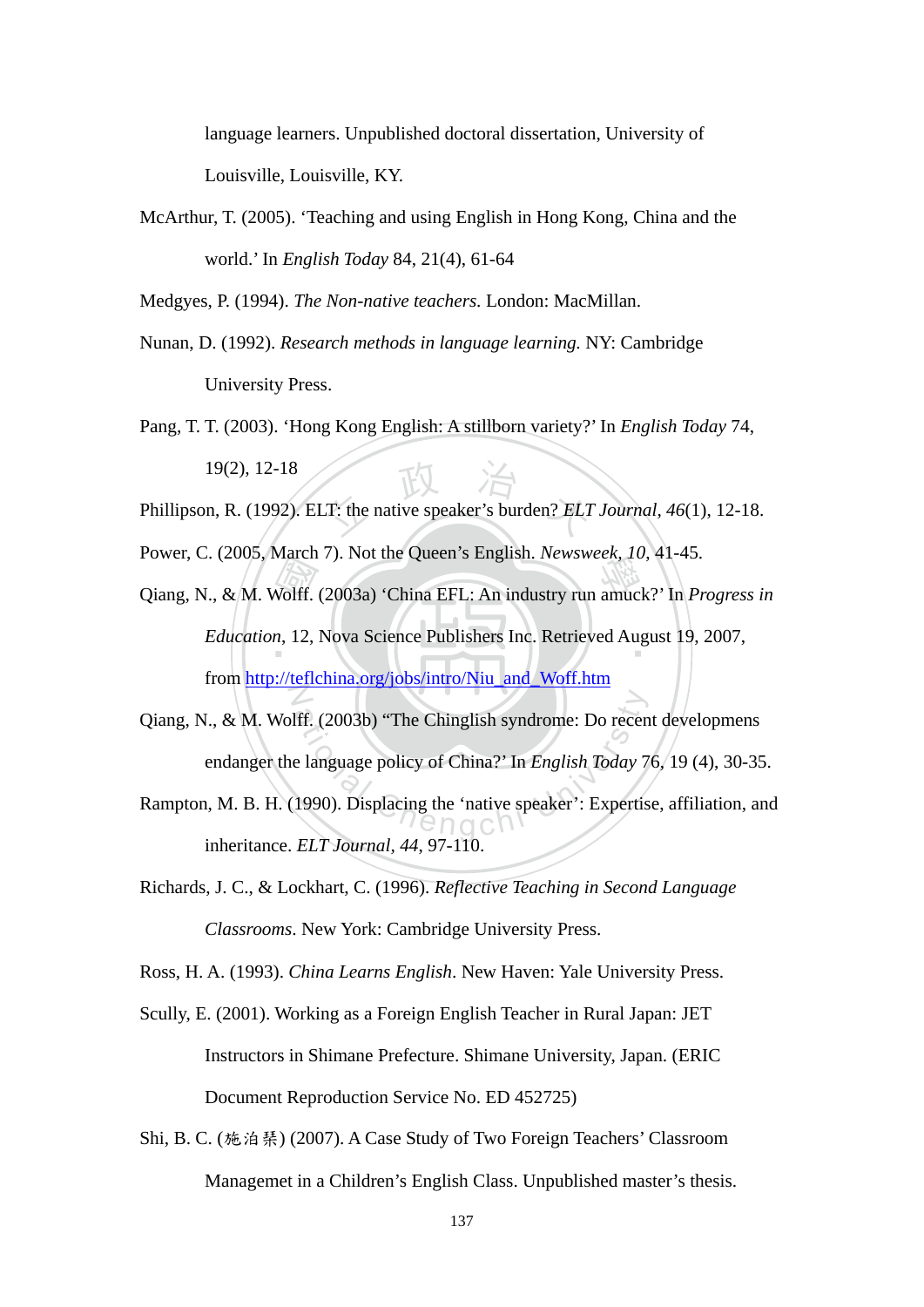National Kaohsiung First University of Science and Technology.

- Stake, R. E. (1994). Case studies. In N. K. Denzin, & Y. S. Lincoln (Eds), *Handbook of qualitative research* (pp. 236-247). Thousand Oaks, CA: Sage Publications, Inc.
- Stern, P. H. (1992). The trouble with foreign teachers of English in Japan. *Journal of Career Planning & Employment, 52* (3), 53-56.
- Tajino, A., & Tajino, Y. (2000). Native and non-native: What can they offer? *ELT Journal, 54*, 3-11.
- Wallace, M.J. (1998). *Action Research for Language Teachers*. New York: Cambridge<br>University Press. University Press.
- Language, 5 (5), 45-51<br>
We are the speaking teachers and Chinese students. *US-China Foreign*<br>
Language, 5 (5), 45-51 ‧ Wang, P. (2007). Cross-cultural communication in Chinese ELT classroom: A survey *Language, 5* (5), 45-51
- Z Their Influences on Practices: A Case Study of I<br>ve Teaching Teachers in Hsin Chu City. Unpubli<br>phal Cheng Chi University. Wang, Y. H. (王藝樺) (2007). Native and Non-native English Speaking Teacher's Beliefs and Their Influences on Practices: A Case Study of Elementary Collaborative Teaching Teachers in Hsin Chu City. Unpublished master's thesis. National Cheng Chi University.
- Wong, M. W. (2003). Understanding the Process of Learning to Teach English in the Context of Hong Kong: Three Case Studies. Unpublished doctoral thesis. University of Toronto.
- Xiaoqiong, H. (2005). 'China English, at home and in the world.' In *English Today* 83, 21(3), 27-38.
- Yang, J. (2006). Learners and users of English in China. In *English Today* 86, 22(2),  $3-10.$
- Yin, R. K. (1994). *Case Study Research: Design and Methods.* Second Edition, Beverly Hills, CA, Sage Publications.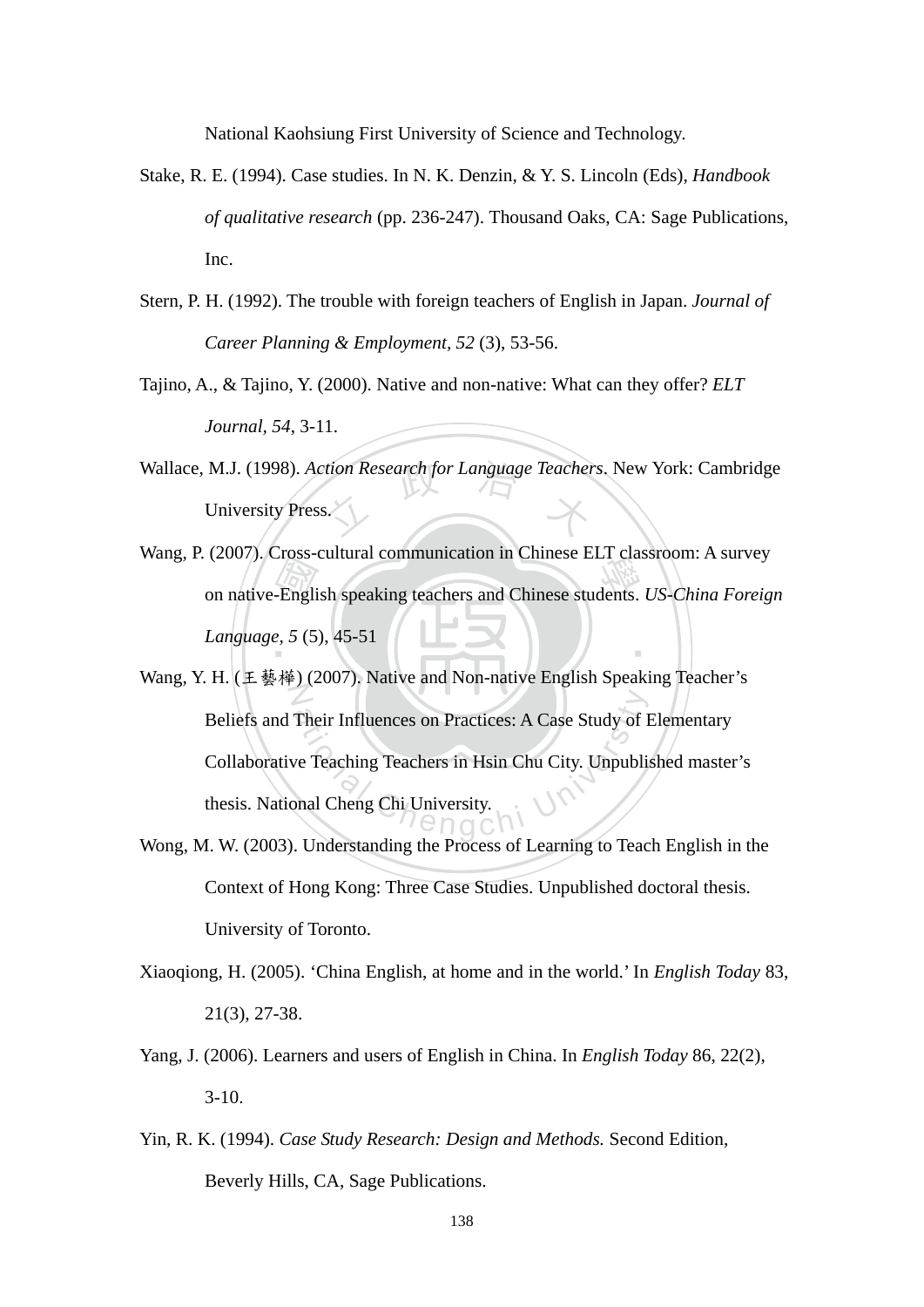## **Chinese Reference**

Chen, C. F. (陳錦芬) (2007). 國內公私立小學聘用外師之現況與現任外師之反應 與建議. In The Proceedings of The second Hsin Chu City's elementary schools English collaborative teaching conference, 152-171.

Cheng, H. F. (鄭惠鳳) (2004). 外籍教師在苗栗縣擔任英語教學之研究.

Unpublished master's thesis. National Taipei Teachers College.

- 外師英語協同教學的故事] Unpublished master's thesis. National Hsin Chu<br>University of Education. Chiang, L. C. (江莉蓁) (2006). When East Meets West—A Case Study of Team Teaching between Taiwanese and Foreign Teachers. [當東方遇上西方—中 University of Education.
- n Hsir<br>hed m . 1. (同共和) (2005). The Study of English Team-Teaching at Element<br>Schools in Hsin Chu City. [新竹市國民小學英語協同教學之研究] Unpublished master's thesis. National Taipei Teachers College. Chou, M. Y. (周美瑜) (2005). The Study of English Team-Teaching at Elementary
- N Chenglished master's thesis. National Taichur<br>
2002). Research of Non-English Speaking Teach<br>
2002). Research of Non-English Speaking Teach Chuang, Y. W. (莊雅彣) (2006). 台中市國小高年級學童對外籍教師英語教學意見 之調查研究. Unpublished master's thesis. National Taichung University of Education.
- Lin, Y. C. (林怡瑾) (2002). Research of Non-English Speaking Teachers in Hsin Chu City Elementary Schools. [外籍教師擔任新竹市國小英語教學之研究] Unpublished master's thesis. National Hsin Chu Univesity of Education.
- Liu, M. F. (劉玫芳) (2004). A Study of the Elective English Course Taught by Foreign Teachers at Youth Junior High School in Kaohsiung County. [外籍教師的英 語選修課滿意度調查及建議—以高雄縣立青年國中學生為研究對象] Unpublished master's thesis. National Kaohsiung Normal University.
- Pan, C. T. (潘淑婷) (2004) 外來的和尚比較會唸經?從新竹市中外籍教師協同教 學的困難與爭議談起 Unpublished master's thesis. National Taiwan University.